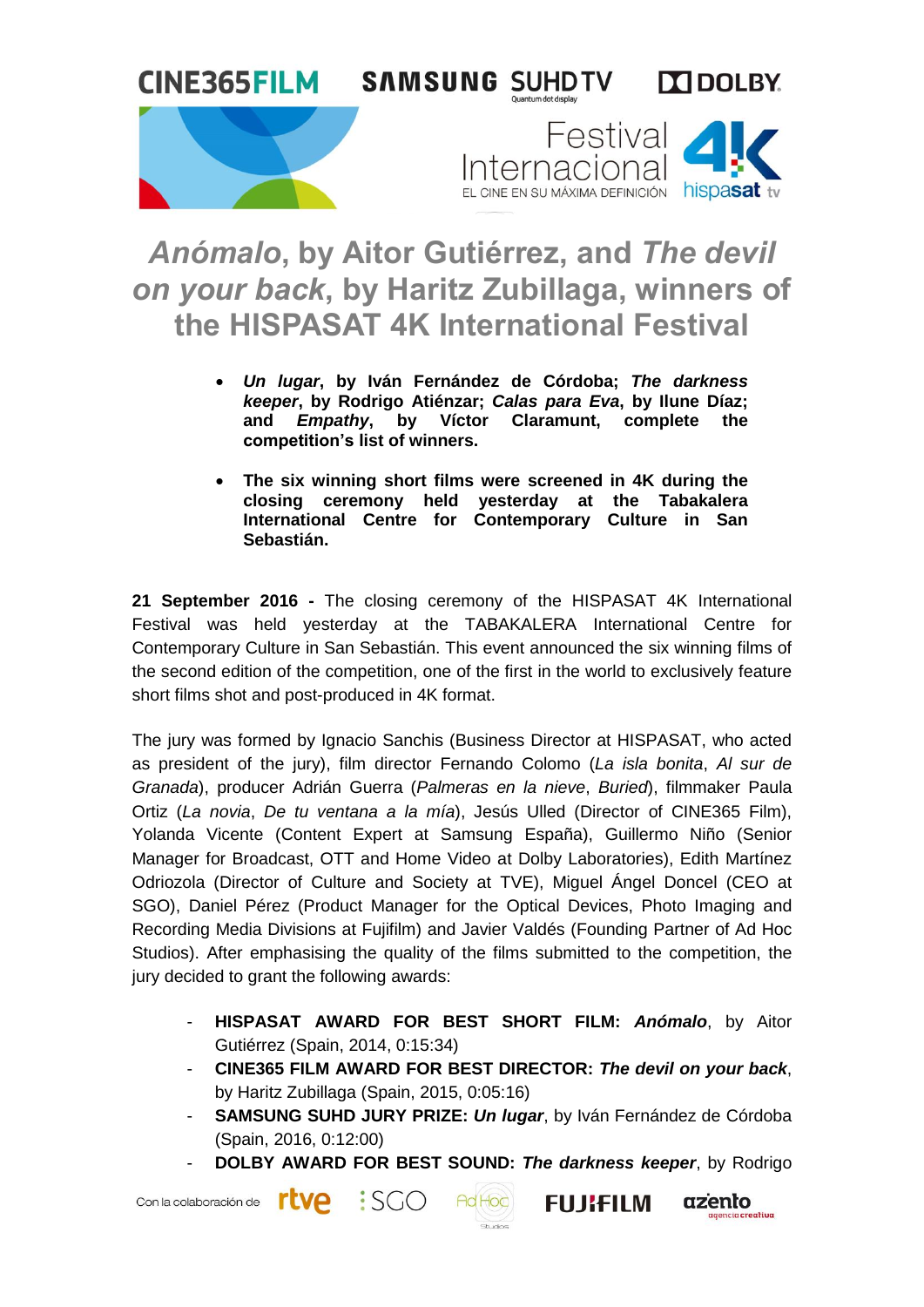





Atiénzar (Spain, 2016, 0:18:41)

- **RTVE AWARD FOR BEST SHORT FILM FROM A FILM ACADEMY:** *Calas para* **Eva,** by Ilune Díaz (Spain, 2016, 0:14:20)
- **FUJIFILM/SGO AWARD FOR BEST CINEMATOGRAPHY:** *Empathy***,** by Víctor Claramunt (Spain, 2015, 0:04:30)

During the event, HISPASAT CEO Carlos Espinós highlighted the technological progress that has resulted from High Dynamic Range (HDR), which enables a broader luminance range to be reproduced so as to obtain a higher level of detail, more brightness, greater contrast and more colour, and thus achieve greater realism.

Espinós summarised some data from recent reports: for example, in 2015, 31 million 4K TVs were sold, and in 2016 this figure will reach 43 million; it is estimated that in 2020 more than 140 million units will be sold, of which 58 million will have HDR technology, and 200 TV channels will be broadcast in UHD, which will reach 800 by 2025 (70% of them being via satellite). In fact, there are already 80 4K channels being broadcast by different operators and television platforms, and over 1200 series and films are available with this technology. As for the Internet, where video traffic in 2020 will be 80% of the total, 4K content distributed through OTT platforms will undergo significant development over the next five years.

In addition, Espinós emphasised that image quality is an increasingly important factor for viewers. Indeed, approximately 75% of TV content providers believe that consumers would be willing to pay a 10-30% increase in the price of their subscription in order to enjoy the service in 4K. Espinós highlighted the role of HISPASAT as a driving force behind Ultra High Definition technology since its start, and expressed his gratitude for the excellent response received by the Hispasat 4K International Festival among short-filmmakers as well as companies in the sector. More than 100 filmmakers from 14 different countries submitted their films to the second edition of the competition, which was open to films in any genre, produced as of 1 January 2014 and with a maximum duration of 25 minutes.

This year, the HISPASAT 4K International Festival has become a sponsor of the San Sebastián Film Festival. That is why all of its activities were carried out as part of this unrivalled film event. This second edition also included two new awards: the Cine365 Best Director Award, which grants the winner the opportunity to direct a feature film, produced by Cine365 in 2017, and the Samsung SUHD Jury Prize, which is sponsored by the new range of Samsung SUHD televisions.

The Spanish satellite communications operator and leader in the distribution of content

Con la colaboración de **FLVA** 





**FUJIFILM** 

azento

creativa